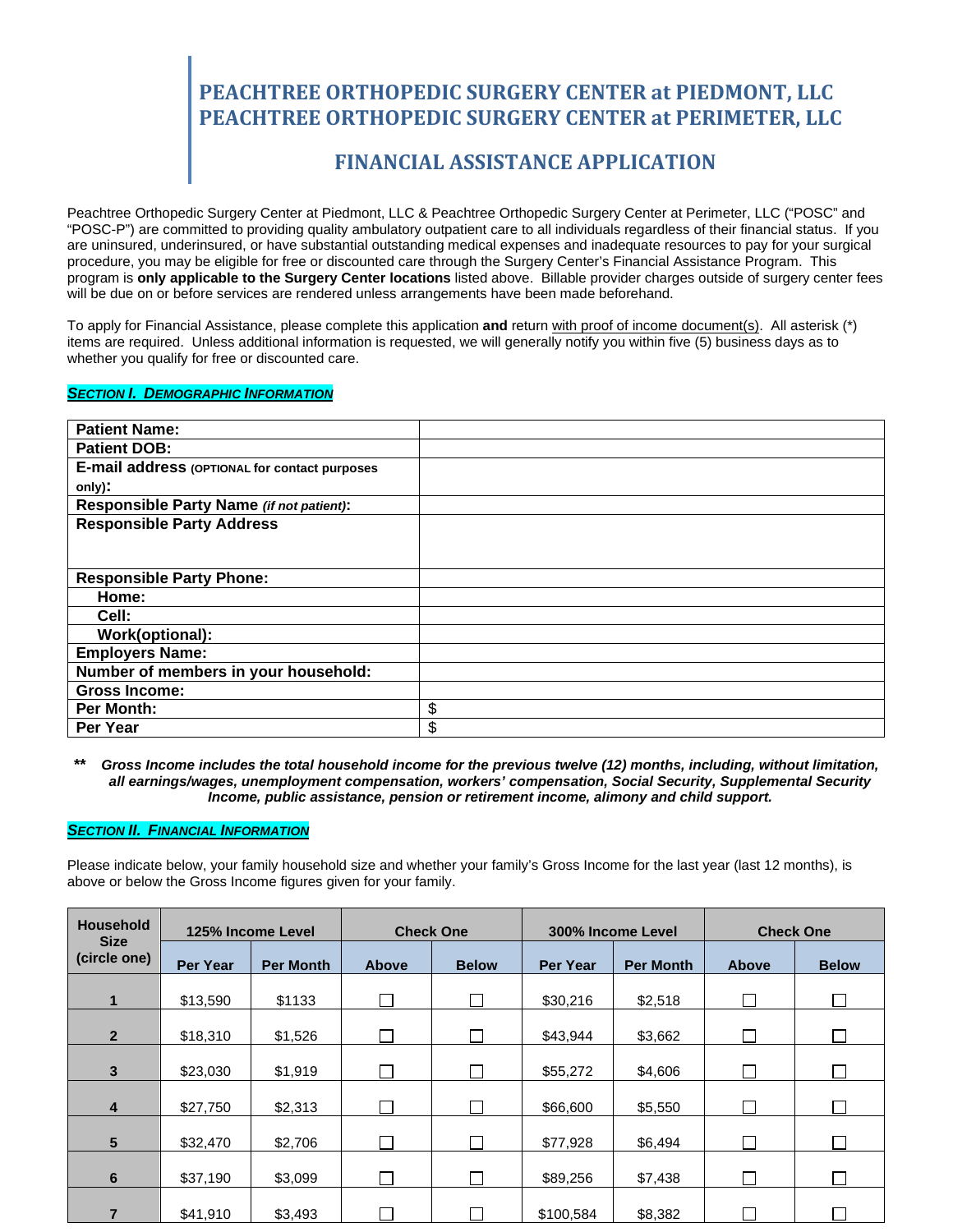## **FINANCIAL ASSISTANCE APPLICATION**

|    | \$46,630 | \$3,886 |  | \$111,912 | \$9,326  |  |
|----|----------|---------|--|-----------|----------|--|
|    | \$51,350 | \$4,279 |  | \$123,240 | \$10,270 |  |
| 10 | \$56,070 | \$4,673 |  | \$134,568 | \$11,214 |  |

#### *SECTION III. MEDICAL OR OTHER HARDSHIP*

If you currently have outstanding medical bills or other financial hardship that will hinder your ability to reimburse POSC for your surgical procedure, please complete the following section. Additionally, please ensure that you have completed Sections 1 and 2 above. If this section does not apply to you, you may skip to Section 4.

I currently have outstanding medical bills and expenses in the amount of \$

I am currently able to make minimal monthly payments on these medical bills and expenses.

□ YES

 $\Box$  NO

I am currently paying off these medical bills and expenses in the amount of \$ per month.

Based on the other unusual circumstances (detailed below), I am facing financial hardship that would impede my ability to obtain the surgical procedure without financial assistance:

**If you completed Section 3, please enclose, along with this application, evidence of your outstanding medical bills and related expenses or other evidence of unusual financial hardship.**

### *SECTION IV. ADDITIONAL INFORMATION*

All applications will be evaluated on an individual basis and if there is any additional information you believe will help in determining whether you are eligible for financial assistance, please enclose that information (e.g., proof of gross income and expenses such as W-2 forms, tax returns, unemployment forms, bank statements, written verification of wages from employer, verification of pension or retirement income, monthly expenses). Please note that additional supporting information or documentation may be requested by to evaluate your application for financial assistance.

*POSC will treat all information included in this application and any additional information provided as confidential and will only use this information for purpose of evaluating your request for financial assistance. Please be aware any assistance offered for your upcoming procedure is only applicable for the Surgery Center charges. It will not be applied to any other provider services incurred during or after the facility visit.*

*Until final receipt of the completed application and supporting income records are received and fully reviewed with a status, your surgical or pain management procedure is still your responsibility for upfront payment. This application does not prevent collection of your expected deposits until we have communicated the application status. All applications must be completed and returned in 48 hrs of receipt with proof of income.*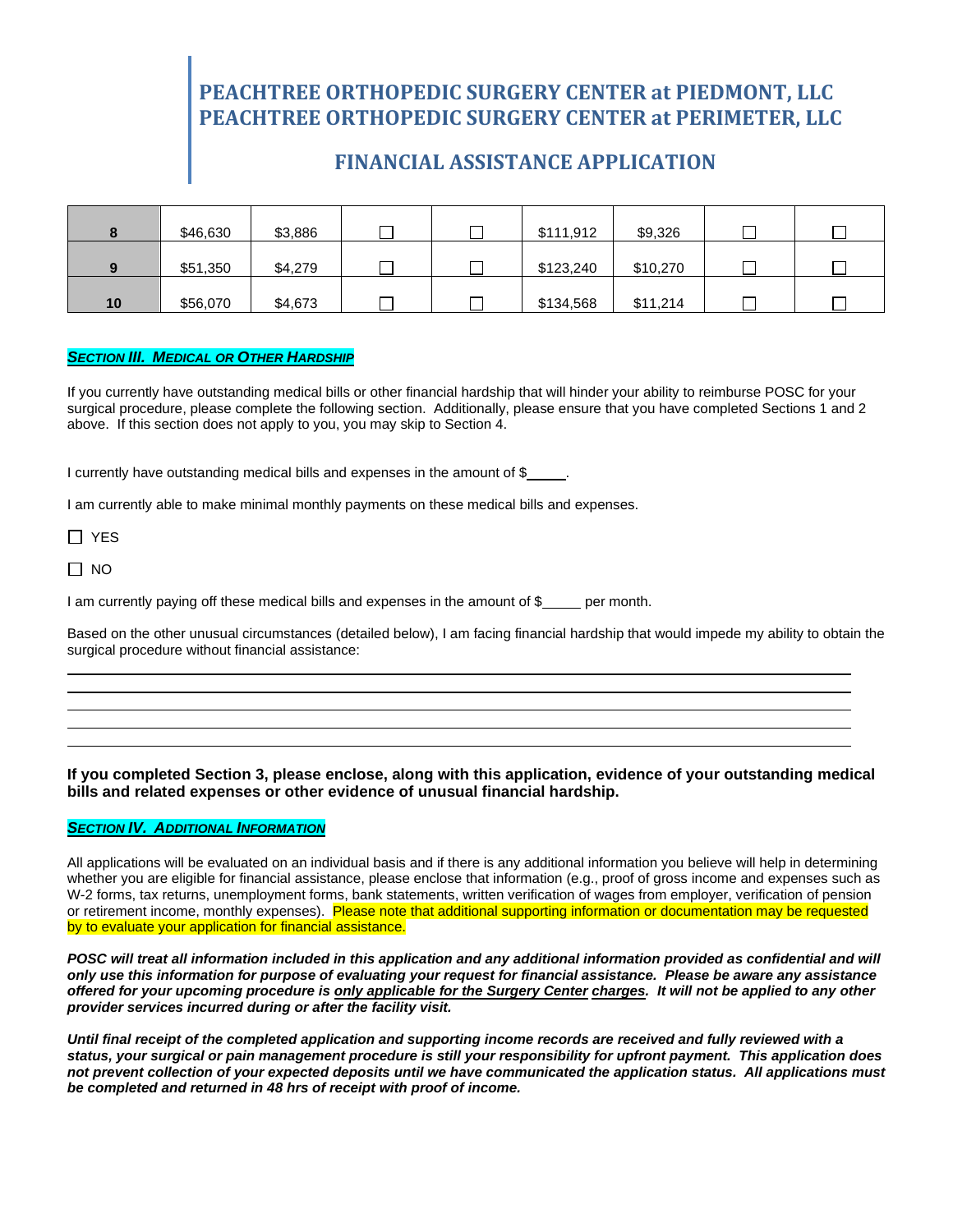## **FINANCIAL ASSISTANCE APPLICATION**

\*\*\*\*\**PROOF OF NEED INFORMATION TO FOLLOW (REQUIRED to submit proof of income with application – see page 4)*

Patient/Guarantor Signature:

Responsible Party Signature: *(if different than patient)*

Date:

### *SECTION V: APPLICATION SUBMISSION*

Completed applications and supporting documentation (Proof of Income) should be sent within 48 hrs or ASAP to the e-mail below (or e-fax):

### *Attn: Financial Assistance* [Cboleaders@pocatlanta.com](mailto:Cboleaders@pocatlanta.com) **or it can be faxed to** *404-352-7446 e-fax*

If you have any questions during the application process, please contact the Surgery Center's Administrative Office (404)355-0743 and ask for the CBO Revenue Cycle Supervisor.

### **PROOF OF NEED:**

**Patients must also include with the application Proof of Gross Income (section I). Additional documentation from either section I or II can be submitted to be used for determining the level of Financial Assistance.** 

- I. **Proof of Gross Income** POSC will request proof of Gross Income for review of the Financial Assistance Application, including, without limitation, the following:
	- Self Employed or Contract Employee: Most recent year tax return and most recent 90 days of bank statements for personal and business checking and savings accounts.
	- Recent pay stub
	- Current year W-2 form
	- Written verification of wage from employer
	- Written verification from public welfare agencies or other government agencies which can attest to the patient's Gross Income status for the past 12 months
	- Social Security Award Letter
	- Verification of Pension or Retirement income
	- Alimony or Child Support Court Order or Divorce Decree
	- Unemployment Income Notice
	- State of Georgia separation notice and status of unemployment filing
	- Letter of Support: If the patient has no Gross Income, he or she should provide written documentation from person(s) or entities who provide him or her daily living necessities (food, shelter, clothing).
- II. **Monthly Expenses** POSC may request proof of monthly expenses as part of the review of the Financial Assistance Application, including, without limitation, the following: